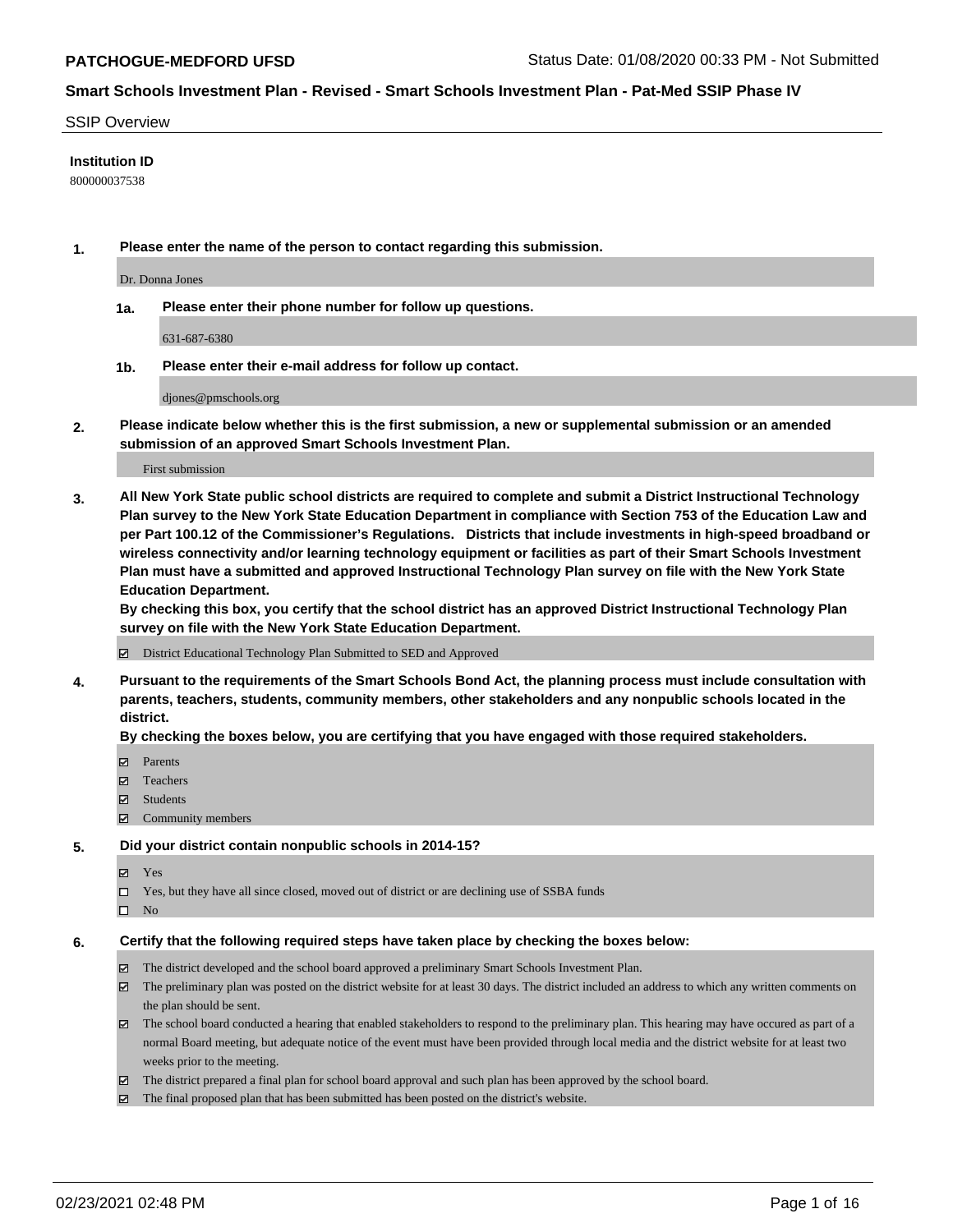SSIP Overview

**6a. Please upload the proposed Smart Schools Investment Plan (SSIP) that was posted on the district's website, along with any supporting materials. Note that this should be different than your recently submitted Educational Technology Survey. The Final SSIP, as approved by the School Board, should also be posted on the website and remain there during the course of the projects contained therein.**

SSBA Phase 4 - Devices.pptx

**6b. Enter the webpage address where the final Smart Schools Investment Plan is posted. The Plan should remain posted for the life of the included projects.**

https://www.pmschools.org/Page/188

**7. Please enter an estimate of the total number of students and staff that will benefit from this Smart Schools Investment Plan based on the cumulative projects submitted to date.**

9,000

**8. An LEA/School District may partner with one or more other LEA/School Districts to form a consortium to pool Smart Schools Bond Act funds for a project that meets all other Smart School Bond Act requirements. Each school district participating in the consortium will need to file an approved Smart Schools Investment Plan for the project and submit a signed Memorandum of Understanding that sets forth the details of the consortium including the roles of each respective district.**

 $\Box$  The district plans to participate in a consortium to partner with other school district(s) to implement a Smart Schools project.

### **9. Please enter the name and 6-digit SED Code for each LEA/School District participating in the Consortium.**

| Partner LEA/District | <b>ISED BEDS Code</b> |
|----------------------|-----------------------|
| (No Response)        | (No Response)         |

## **10. Please upload a signed Memorandum of Understanding with all of the participating Consortium partners.**

(No Response)

## **11. Your district's Smart Schools Bond Act Allocation is:**

\$6,047,604

#### **12. Final 2014-15 BEDS Enrollment to calculate Nonpublic Sharing Requirement**

|            | Public Enrollment | l Nonpublic Enrollment | <b>Total Enrollment</b> | Nonpublic Percentage |
|------------|-------------------|------------------------|-------------------------|----------------------|
| Enrollment | ,661              | .337                   | 7,998.00                | 4.21                 |

**13. This table compares each category budget total, as entered in that category's page, to the total expenditures listed in the category's expenditure table. Any discrepancies between the two must be resolved before submission.**

|                                          | Sub-Allocations | <b>Expenditure Totals</b> | Difference |
|------------------------------------------|-----------------|---------------------------|------------|
| <b>School Connectivity</b>               | 0.00            | 0.00                      | 0.00       |
| Connectivity Projects for<br>Communities | 0.00            | 0.00                      | 0.00       |
| Classroom Technology                     | 1,920,020.00    | 1,920,020.00              | 0.00       |
| Pre-Kindergarten Classrooms              | 0.00            | 0.00                      | 0.00       |
| Replace Transportable<br>Classrooms      | 0.00            | 0.00                      | 0.00       |
| <b>High-Tech Security Features</b>       | 0.00            | 0.00                      | 0.00       |
| Nonpublic Loan                           | 0.00            | 0.00                      | 0.00       |
| Totals:                                  |                 |                           |            |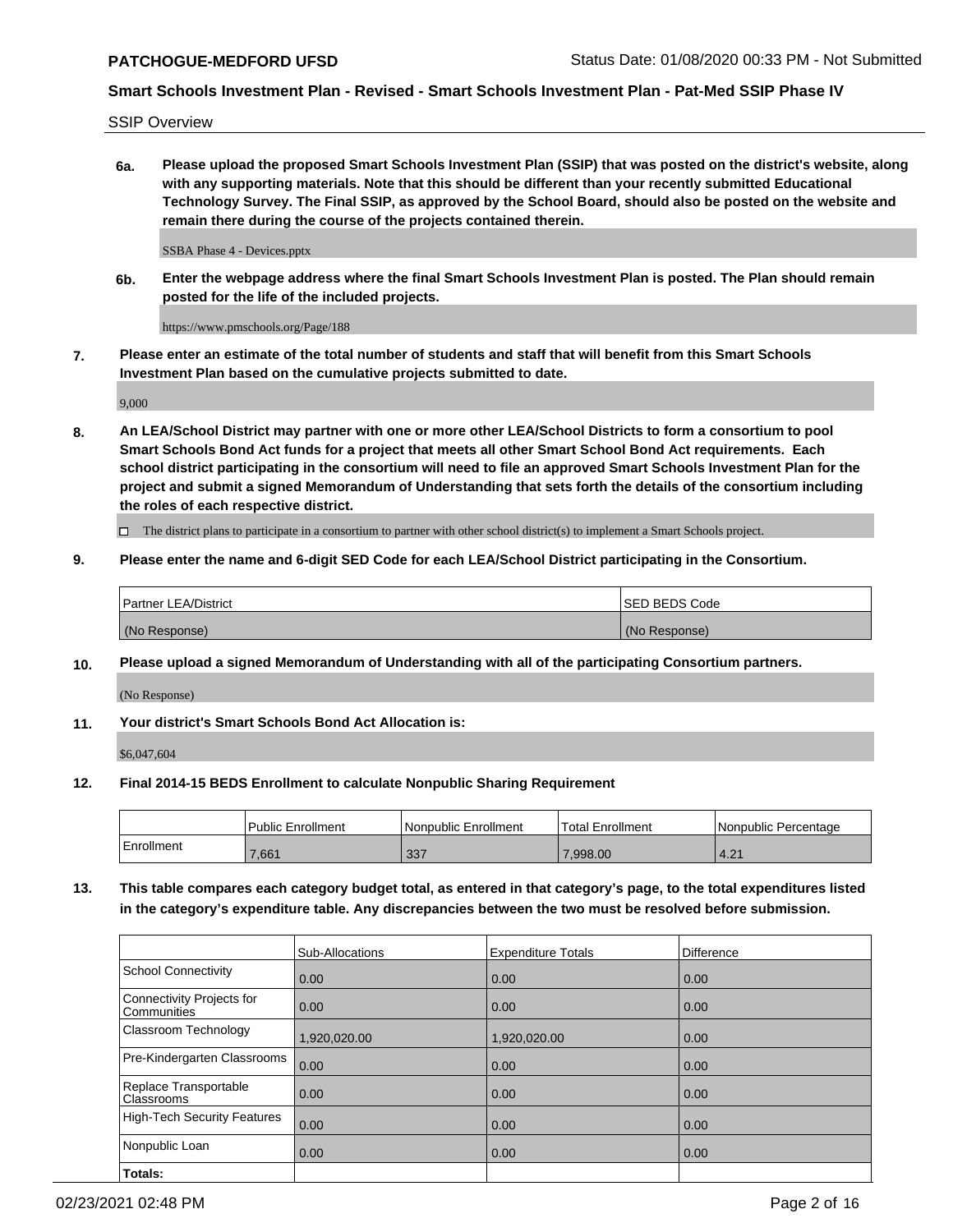SSIP Overview

| <b>Sub-Allocations</b> | Expenditure Totals | Difference |
|------------------------|--------------------|------------|
| 920,020,١              | 1,920,020          | 0          |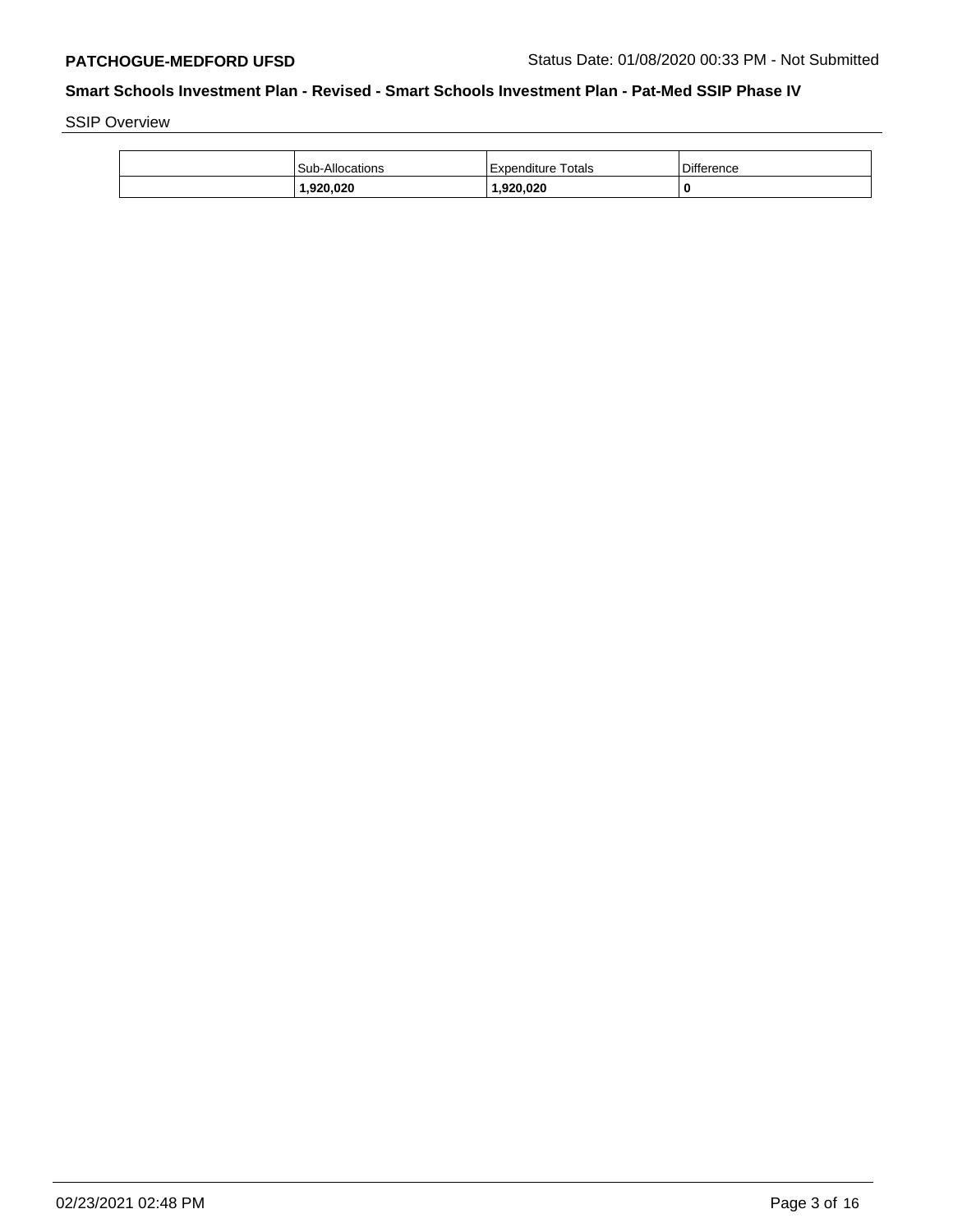School Connectivity

- **1. In order for students and faculty to receive the maximum benefit from the technology made available under the Smart Schools Bond Act, their school buildings must possess sufficient connectivity infrastructure to ensure that devices can be used during the school day. Smart Schools Investment Plans must demonstrate that:**
	- **• sufficient infrastructure that meets the Federal Communications Commission's 100 Mbps per 1,000 students standard currently exists in the buildings where new devices will be deployed, or**
	- **• is a planned use of a portion of Smart Schools Bond Act funds, or**
	- **• is under development through another funding source.**

**Smart Schools Bond Act funds used for technology infrastructure or classroom technology investments must increase the number of school buildings that meet or exceed the minimum speed standard of 100 Mbps per 1,000 students and staff within 12 months. This standard may be met on either a contracted 24/7 firm service or a "burstable" capability. If the standard is met under the burstable criteria, it must be:**

**1. Specifically codified in a service contract with a provider, and**

**2. Guaranteed to be available to all students and devices as needed, particularly during periods of high demand, such as computer-based testing (CBT) periods.**

**Please describe how your district already meets or is planning to meet this standard within 12 months of plan submission.**

The District's current bandwidth is 3 Gbps.

**1a. If a district believes that it will be impossible to meet this standard within 12 months, it may apply for a waiver of this requirement, as described on the Smart Schools website. The waiver must be filed and approved by SED prior to submitting this survey.**

 $\Box$  By checking this box, you are certifying that the school district has an approved waiver of this requirement on file with the New York State Education Department.

**2. Connectivity Speed Calculator (Required). If the district currently meets the required speed, enter "Currently Met" in the last box: Expected Date When Required Speed Will be Met.**

|                  | l Number of | Required Speed | Current Speed in | Expected Speed | <b>Expected Date</b>                |
|------------------|-------------|----------------|------------------|----------------|-------------------------------------|
|                  | Students    | l in Mbps      | <b>Mbps</b>      | to be Attained | When Required                       |
|                  |             |                |                  |                | Within 12 Months ISpeed Will be Met |
| Calculated Speed | 7.661       | 766.10         | 3Gbps            | 3Gbps          | <b>Currently Met</b>                |

**3. Describe how you intend to use Smart Schools Bond Act funds for high-speed broadband and/or wireless connectivity projects in school buildings.**

(No Response)

**4. Describe the linkage between the district's District Instructional Technology Plan and how the proposed projects will improve teaching and learning. (There should be a link between your response to this question and your responses to Question 1 in Section IV - NYSED Initiatives Alignment: "Explain how the district use of instructional technology will serve as a part of a comprehensive and sustained effort to support rigorous academic standards attainment and performance improvement for students."** 

**Your answer should also align with your answers to the questions in Section II - Strategic Technology Planning and the associated Action Steps in Section III - Action Plan.)**

The Patchogue-Medford School District focuses on providing an expansive range of instructional technology devices that foster a rich learning environment to our diverse student population. Improving student access to instructional technologies is essential to providing equitable instruction. The District offers a wide range of instructional software that focuses on digital literacy, reading, writing, digital assessment componets, test preparation, and additional collaborative software to complement other content areas. We continue to evaluate our software needs to ensure that software is accessible to students at all times. We must provide students with devices that would allow them to take advantage of these products while not within the school building. Providing a device to every student within the District will grant all the ability to access digital resources at any time.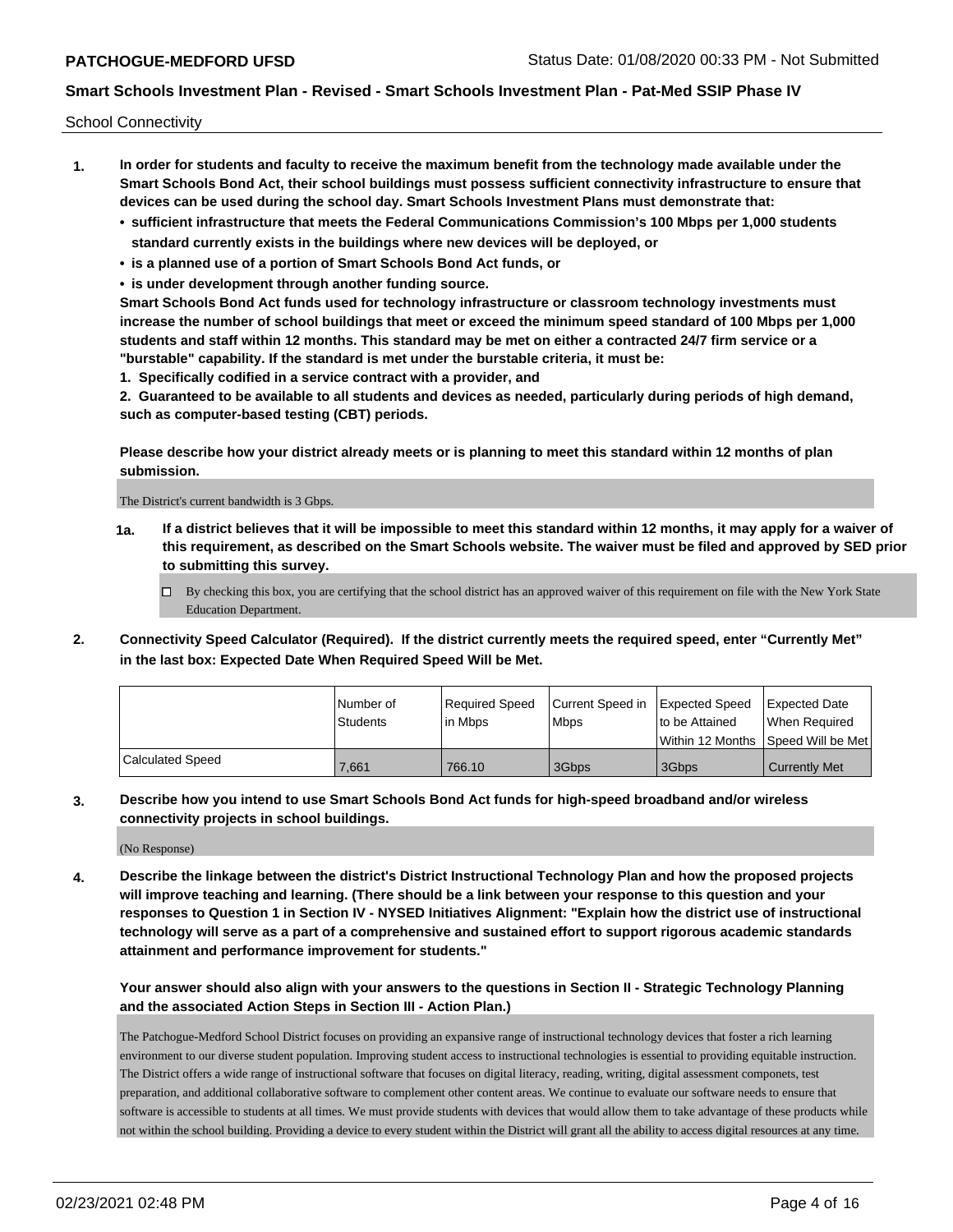School Connectivity

**5. If the district wishes to have students and staff access the Internet from wireless devices within the school building, or in close proximity to it, it must first ensure that it has a robust Wi-Fi network in place that has sufficient bandwidth to meet user demand.**

**Please describe how you have quantified this demand and how you plan to meet this demand.**

The Patchogue-Medford School District in the process of installing a new wireless network across all schools within the District. The wireless network will place a wireless access point in every classroom, multiple in larger spaces (cafeterias, auditoriums, libraries, and gymnasiums), and outdoor access points which will be mounted to District buildings allowing for connectivity inside and outside of buildings. Upgrades to the Fiber Wan have taken place, which increased connection speeds from 1GBs to 10GBs, allowing for quicker connections between buildings. The District is upgrading all internal networking switches and upgrading inner fiber from 1GBs to 10Gbs connectivity between networking closets. We are using monitoring software to ensure that these upgrades are enough to meet our students, faculty, and staff's demands.

**6. Smart Schools plans with any expenditures in the School Connectivity category require a project number from the Office of Facilities Planning. Districts must submit an SSBA LOI and receive project numbers prior to submitting the SSIP. As indicated on the LOI, some projects may be eligible for a streamlined review and will not require a building permit.**

**Please indicate on a separate row each project number given to you by the Office of Facilities Planning.**

| Proiect Number |  |
|----------------|--|
| (No Response)  |  |

**7. Certain high-tech security and connectivity infrastructure projects may be eligible for an expedited review process as determined by the Office of Facilities Planning.**

## **Was your project deemed eligible for streamlined review?**

(No Response)

## **8. Include the name and license number of the architect or engineer of record.**

| Name <sup>'</sup> | License Number |
|-------------------|----------------|
| (No Response)     | (No Response)  |

## **9. Public Expenditures – Loanable (Counts toward the nonpublic loan calculation)**

| Select the allowable expenditure type.<br>Repeat to add another item under each type. | <b>PUBLIC</b> Items to be<br>l Purchased | Quantity           | Cost Per Item    | <b>Total Cost</b> |
|---------------------------------------------------------------------------------------|------------------------------------------|--------------------|------------------|-------------------|
| (No Response)                                                                         | (No Response)                            | (No<br>l Response) | (No<br>Response) | 0.00              |
|                                                                                       |                                          | u                  | 0.00             |                   |

### **10. Public Expenditures – Non-Loanable (Does not count toward nonpublic loan calculation)**

| Select the allowable expenditure<br>type.<br>Repeat to add another item under<br>each type. | <b>PUBLIC</b> Items to be purchased | Quantity      | Cost per Item | <b>Total Cost</b> |
|---------------------------------------------------------------------------------------------|-------------------------------------|---------------|---------------|-------------------|
| (No Response)                                                                               | (No Response)                       | (No Response) | (No Response) | $\overline{0.00}$ |
|                                                                                             |                                     | 0             | 0.00          |                   |

### **11. Final 2014-15 BEDS Enrollment to calculate Nonpublic Sharing Requirement (no changes allowed.)**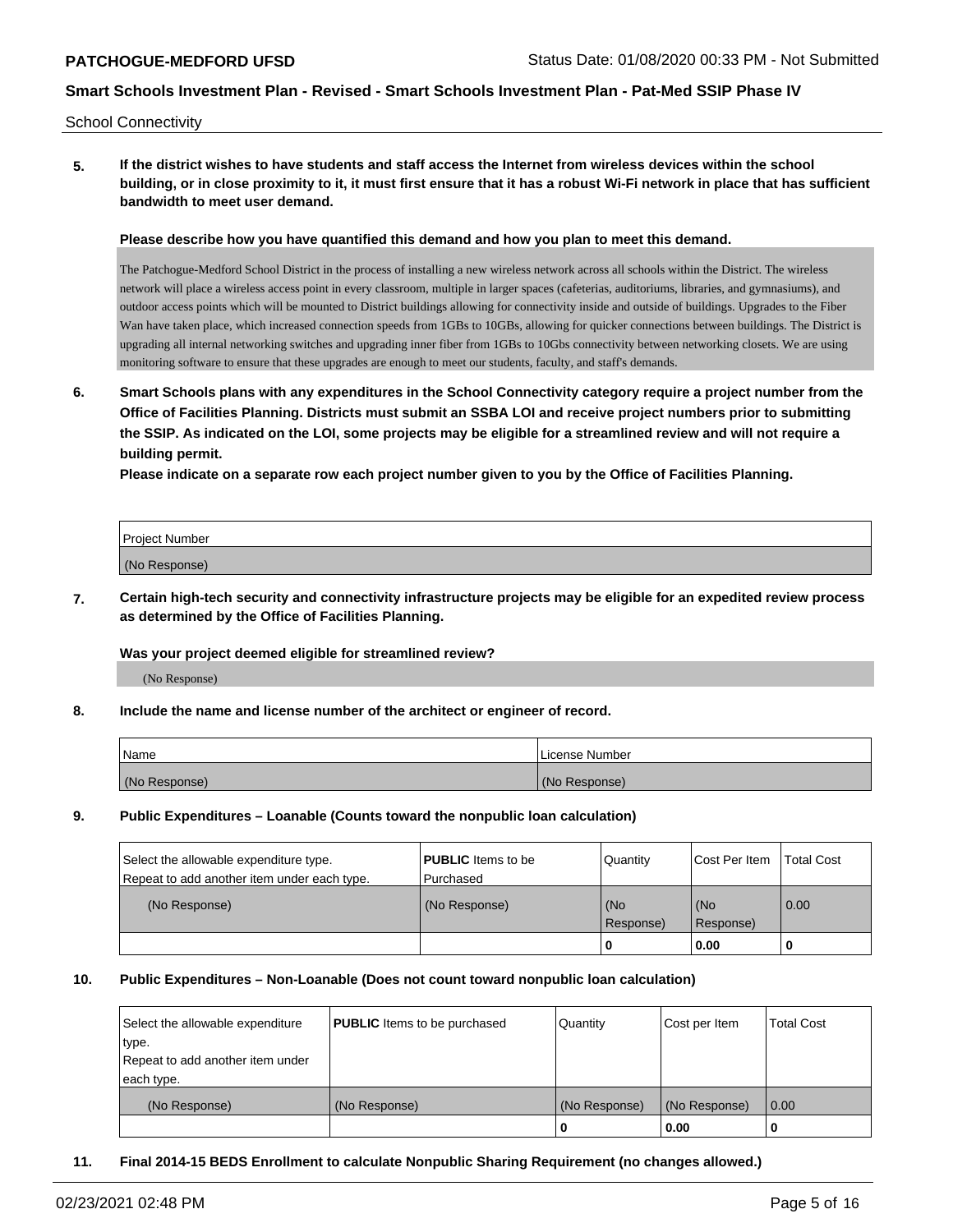School Connectivity

|            | l Public Enrollment | Nonpublic Enrollment | <b>Total Enrollment</b> | I Nonpublic Percentage |
|------------|---------------------|----------------------|-------------------------|------------------------|
| Enrollment | 7.661               | 337                  | 7.998.00                | 4.21                   |

## **12. Total Public Budget - Loanable (Counts toward the nonpublic loan calculation)**

|                                                             | Public Allocations | <b>Estimated Nonpublic Loan</b><br>Amount | Estimated Total Sub-Allocations |
|-------------------------------------------------------------|--------------------|-------------------------------------------|---------------------------------|
| Network/Access Costs                                        | (No Response)      | 0.00                                      | 0.00                            |
| School Internal Connections and (No Response)<br>Components |                    | 0.00                                      | 0.00                            |
| Other                                                       | (No Response)      | 0.00                                      | 0.00                            |
| Totals:                                                     | 0.00               | 0                                         |                                 |

## **13. Total Public Budget – Non-Loanable (Does not count toward the nonpublic loan calculation)**

|                                            | Sub-          |
|--------------------------------------------|---------------|
|                                            | Allocation    |
| Network/Access Costs                       | (No Response) |
| <b>Outside Plant Costs</b>                 | (No Response) |
| School Internal Connections and Components | (No Response) |
| <b>Professional Services</b>               | (No Response) |
| Testing                                    | (No Response) |
| <b>Other Upfront Costs</b>                 | (No Response) |
| <b>Other Costs</b>                         | (No Response) |
| Totals:                                    | 0.00          |

# **14. School Connectivity Totals**

|                          | Total Sub-Allocations |
|--------------------------|-----------------------|
| Total Loanable Items     | 0.00                  |
| Total Non-Ioanable Items | 0.00                  |
| Totals:                  | 0                     |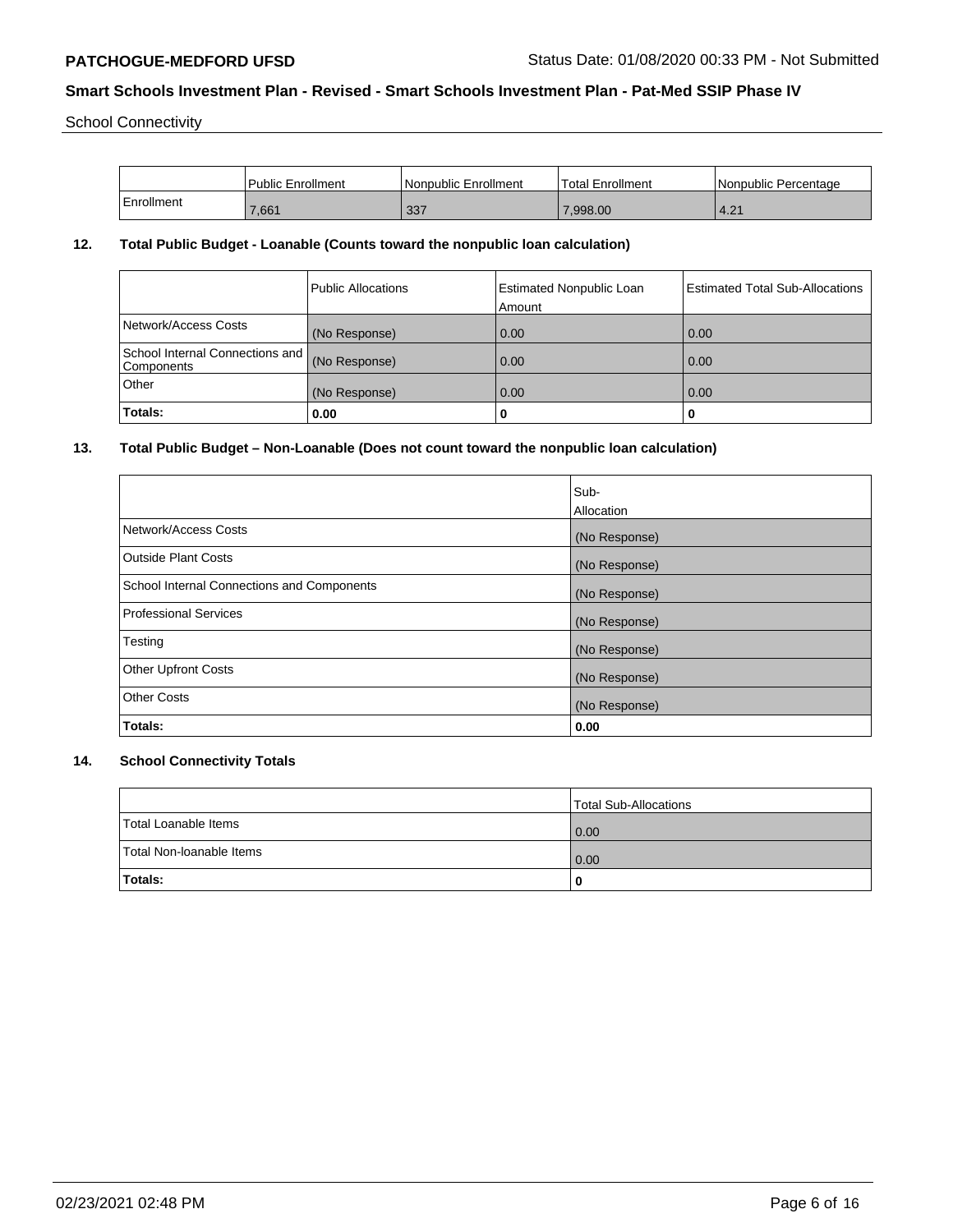Community Connectivity (Broadband and Wireless)

**1. Describe how you intend to use Smart Schools Bond Act funds for high-speed broadband and/or wireless connectivity projects in the community.**

(No Response)

**2. Please describe how the proposed project(s) will promote student achievement and increase student and/or staff access to the Internet in a manner that enhances student learning and/or instruction outside of the school day and/or school building.**

(No Response)

**3. Community connectivity projects must comply with all the necessary local building codes and regulations (building and related permits are not required prior to plan submission).**

 $\Box$  I certify that we will comply with all the necessary local building codes and regulations.

**4. Please describe the physical location of the proposed investment.**

(No Response)

**5. Please provide the initial list of partners participating in the Community Connectivity Broadband Project, along with their Federal Tax Identification (Employer Identification) number.**

| <b>Project Partners</b> | l Federal ID # |
|-------------------------|----------------|
| (No Response)           | (No Response)  |

**6. Please detail the type, quantity, per unit cost and total cost of the eligible items under each sub-category.**

| Select the allowable expenditure | Item to be purchased | Quantity      | Cost per Item | <b>Total Cost</b> |
|----------------------------------|----------------------|---------------|---------------|-------------------|
| type.                            |                      |               |               |                   |
| Repeat to add another item under |                      |               |               |                   |
| each type.                       |                      |               |               |                   |
| (No Response)                    | (No Response)        | (No Response) | (No Response) | 0.00              |
|                                  |                      | U             | 0.00          | -0                |

**7. If you are submitting an allocation for Community Connectivity, complete this table.**

**Note that the calculated Total at the bottom of the table must equal the Total allocation for this category that you entered in the SSIP Overview overall budget.**

|                                    | Sub-Allocation |
|------------------------------------|----------------|
| Network/Access Costs               | (No Response)  |
| Outside Plant Costs                | (No Response)  |
| <b>Tower Costs</b>                 | (No Response)  |
| <b>Customer Premises Equipment</b> | (No Response)  |
| <b>Professional Services</b>       | (No Response)  |
| Testing                            | (No Response)  |
| <b>Other Upfront Costs</b>         | (No Response)  |
| <b>Other Costs</b>                 | (No Response)  |
| Totals:                            | 0.00           |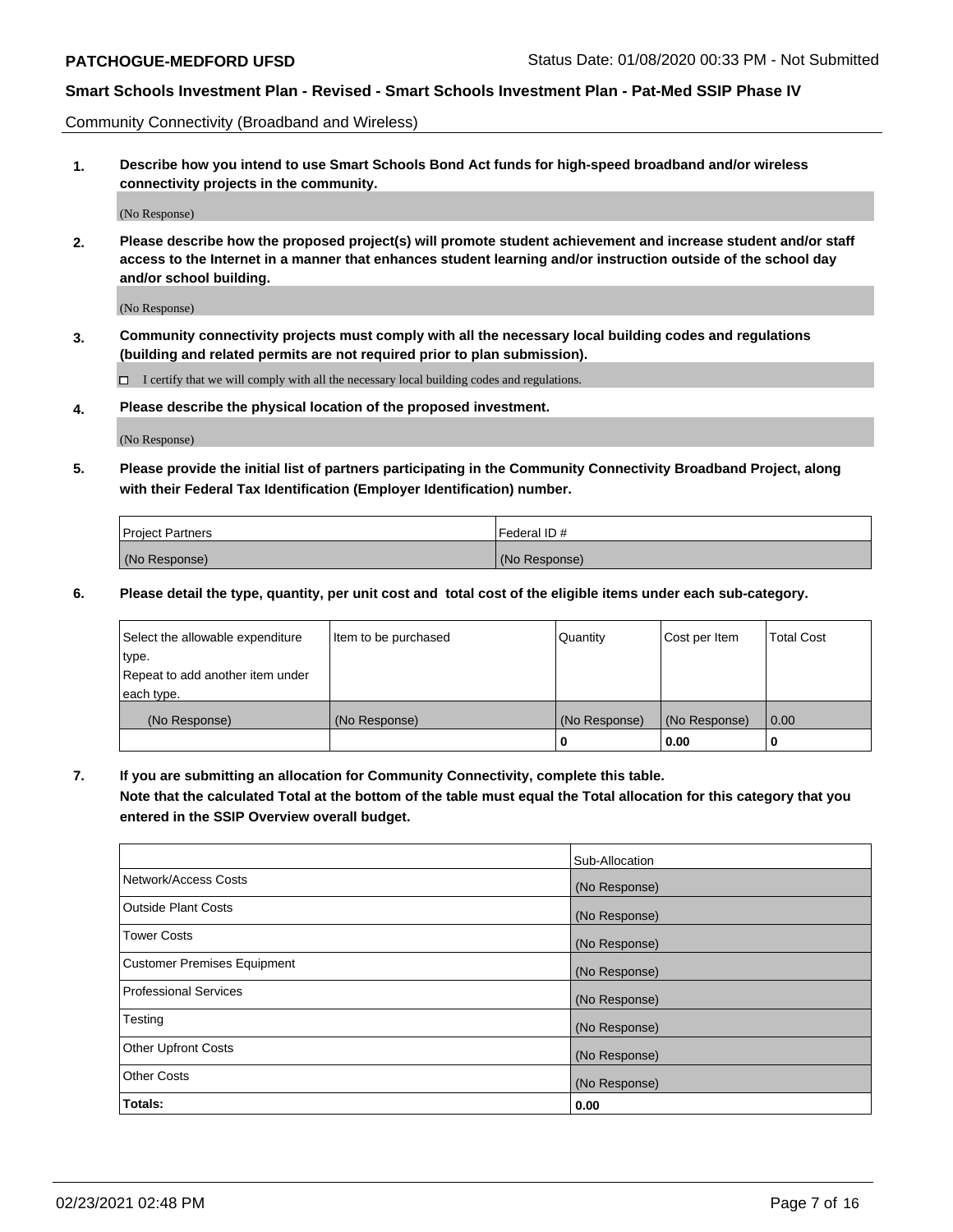## Classroom Learning Technology

**1. In order for students and faculty to receive the maximum benefit from the technology made available under the Smart Schools Bond Act, their school buildings must possess sufficient connectivity infrastructure to ensure that devices can be used during the school day. Smart Schools Investment Plans must demonstrate that sufficient infrastructure that meets the Federal Communications Commission's 100 Mbps per 1,000 students standard currently exists in the buildings where new devices will be deployed, or is a planned use of a portion of Smart Schools Bond Act funds, or is under development through another funding source. Smart Schools Bond Act funds used for technology infrastructure or classroom technology investments must increase the number of school buildings that meet or exceed the minimum speed standard of 100 Mbps per 1,000 students and staff within 12 months. This standard may be met on either a contracted 24/7 firm service or a "burstable" capability. If the standard is met under the burstable criteria, it must be:**

**1. Specifically codified in a service contract with a provider, and**

**2. Guaranteed to be available to all students and devices as needed, particularly during periods of high demand, such as computer-based testing (CBT) periods.**

**Please describe how your district already meets or is planning to meet this standard within 12 months of plan submission.**

The District currently operates with a 3Gbps internet connection upgraded December 2020.

- **1a. If a district believes that it will be impossible to meet this standard within 12 months, it may apply for a waiver of this requirement, as described on the Smart Schools website. The waiver must be filed and approved by SED prior to submitting this survey.**
	- By checking this box, you are certifying that the school district has an approved waiver of this requirement on file with the New York State Education Department.
- **2. Connectivity Speed Calculator (Required). If the district currently meets the required speed, enter "Currently Met" in the last box: Expected Date When Required Speed Will be Met.**

|                  | l Number of<br><b>Students</b> | Required Speed<br>lin Mbps | Current Speed in Expected Speed<br><b>Mbps</b> | to be Attained | <b>Expected Date</b><br>When Required   |
|------------------|--------------------------------|----------------------------|------------------------------------------------|----------------|-----------------------------------------|
|                  |                                |                            |                                                |                | l Within 12 Months ISpeed Will be Met l |
| Calculated Speed | 7.661                          | 766.10                     | 3Gb                                            | 3Gb            | Met                                     |

**3. If the district wishes to have students and staff access the Internet from wireless devices within the school building, or in close proximity to it, it must first ensure that it has a robust Wi-Fi network in place that has sufficient bandwidth to meet user demand.**

**Please describe how you have quantified this demand and how you plan to meet this demand.**

The Patchogue-Medford School District in the process of installing a new wireless network across all schools within the District. The wireless network will place a wireless access point in every classroom, multiple in larger spaces (cafeterias, auditoriums, libraries, and gymnasiums), and outdoor access points which will be mounted to District buildings allowing for connectivity inside and outside of buildings. Upgrades to the Fiber Wan have taken place, which increased connection speeds from 1GBs to 10GBs, allowing for quicker connections between buildings. The District is upgrading all internal networking switches and upgrading inner fiber from 1GBs to 10Gbs connectivity between networking closets. We are using monitoring software to ensure that these upgrades are enough to meet our students, faculty, and staff's demands.

**4. All New York State public school districts are required to complete and submit an Instructional Technology Plan survey to the New York State Education Department in compliance with Section 753 of the Education Law and per Part 100.12 of the Commissioner's Regulations.**

**Districts that include educational technology purchases as part of their Smart Schools Investment Plan must have a submitted and approved Instructional Technology Plan survey on file with the New York State Education Department.**

 $\boxtimes$  By checking this box, you are certifying that the school district has an approved Instructional Technology Plan survey on file with the New York State Education Department.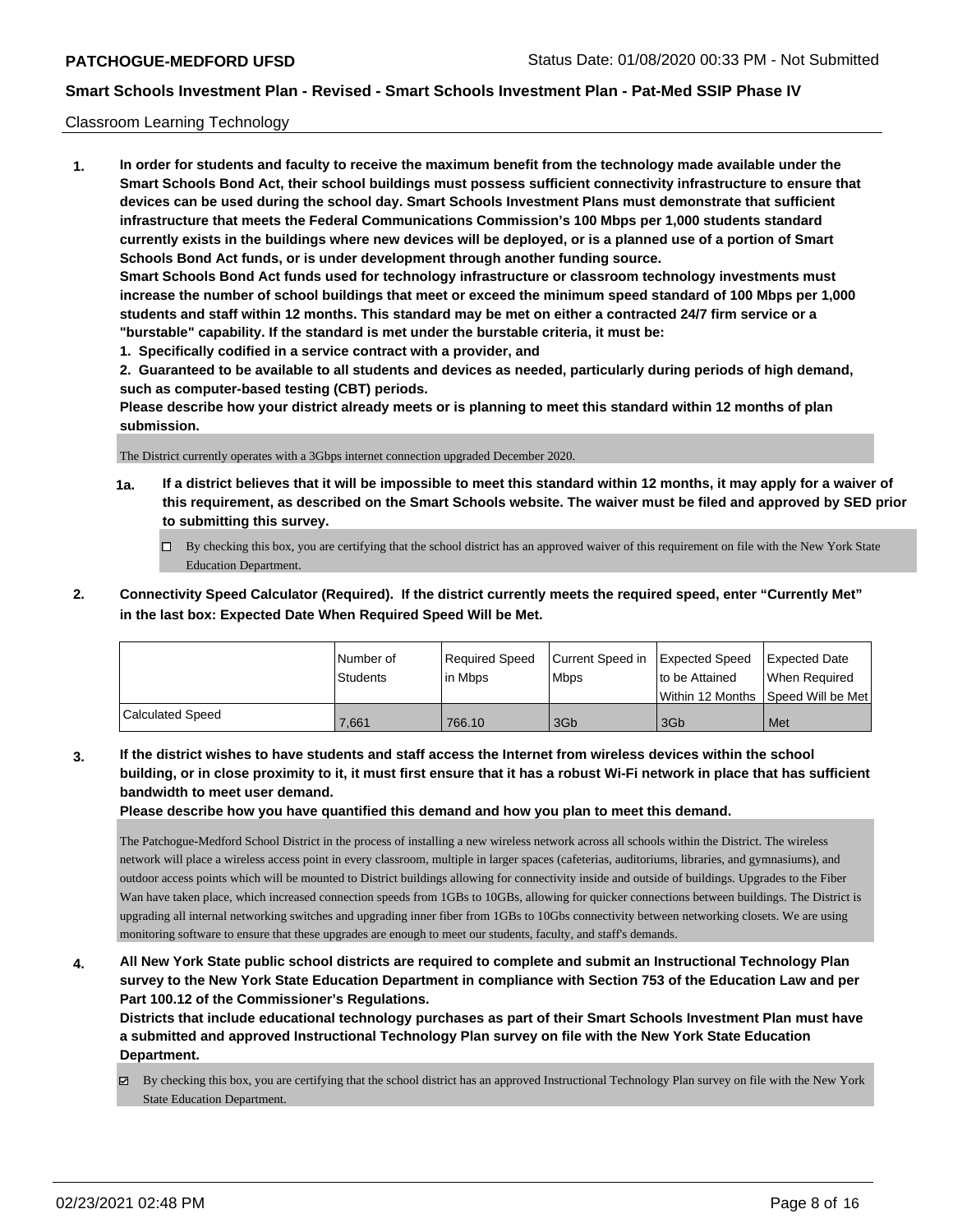## Classroom Learning Technology

## **5. Describe the devices you intend to purchase and their compatibility with existing or planned platforms or systems. Specifically address the adequacy of each facility's electrical, HVAC and other infrastructure necessary to install and support the operation of the planned technology.**

This submission will be used to deploy a laptop device to every student within grade levels K-5. The District has already provided a laptop to all students withinin grade levels 6-12. Given the increased need for students to have access to a device at all times, the District has decided it will move to a 1:1 laptop model across all grade levels. Within this plan the District would also provide a new laptop device to teachers. It is necessary for teachers to receive new devices in order to mimic the student devices, making it easier for teachers to demonstrate and instruct students. Providing similar technologies to teachers and students creates a more cohesive learning environment. Upgrades to buildings HVAC or electrical infrastructure will not be necessary to facilitate this deployment. The District already owns charging carts

and charging towers that will be used to allow students to charge their devices during the day when necessary. All teachers throughout the District already have older laptops so existing charging mechanisms are in place.

**6. Describe how the proposed technology purchases will:**

- **> enhance differentiated instruction;**
- **> expand student learning inside and outside the classroom;**
- **> benefit students with disabilities and English language learners; and**
- **> contribute to the reduction of other learning gaps that have been identified within the district.**

**The expectation is that districts will place a priority on addressing the needs of students who struggle to succeed in a rigorous curriculum. Responses in this section should specifically address this concern and align with the district's Instructional Technology Plan (in particular Question 2 of E. Curriculum and Instruction: "Does the district's instructional technology plan address the needs of students with disabilities to ensure equitable access to instruction, materials and assessments?" and Question 3 of the same section: "Does the district's instructional technology plan address the provision of assistive technology specifically for students with disabilities to ensure access to and participation in the general curriculum?")**

**In addition, describe how the district ensures equitable access to instruction, materials and assessments and participation in the general curriculum for both SWD and English Language Learners/Multilingual Learners (ELL/MLL) students.**

Within this submission, the District is asking for laptops to enhance and differentiate instruction. Laptop devices for all students and teachers will provide 21st-century instruction tools. Teachers and students will be able to interact directly with the device when necessary. The laptops are touch screen which allows for writing, touching, and drawing. The proposed implementation of 1:1 laptops in grades K-5 will provide students with access to technologies more frequently.

The installation of the proposed technologies allows students to use collaborative and interactive tools the District is implementing. As students become more familiar with using these tools in the classroom, students' comfort and familiarity with them will encourage their use outside of the classroom. The cloud platform that we have chosen is accessible from any device with an internet connection.

English language learners and students with learning gaps will benefit from introducing these technologies as they provide alternative learning opportunities. The laptop devices allow for immersive readers, translations, interaction, and feedback in real-time. Laptops allow for a visual experience and, when necessary, an interactive display that they can touch or move on their own to differentiate instruction.

**7. Where appropriate, describe how the proposed technology purchases will enhance ongoing communication with parents and other stakeholders and help the district facilitate technology-based regional partnerships, including distance learning and other efforts.**

The proposed technology purchases for students will grant them the ability to participate in all the District's remote learning. Additionally, it guarantees every household has a device to participate in virtual events and opportunities. Parents can use student devices to view the District website, which includes essential information about their students' education.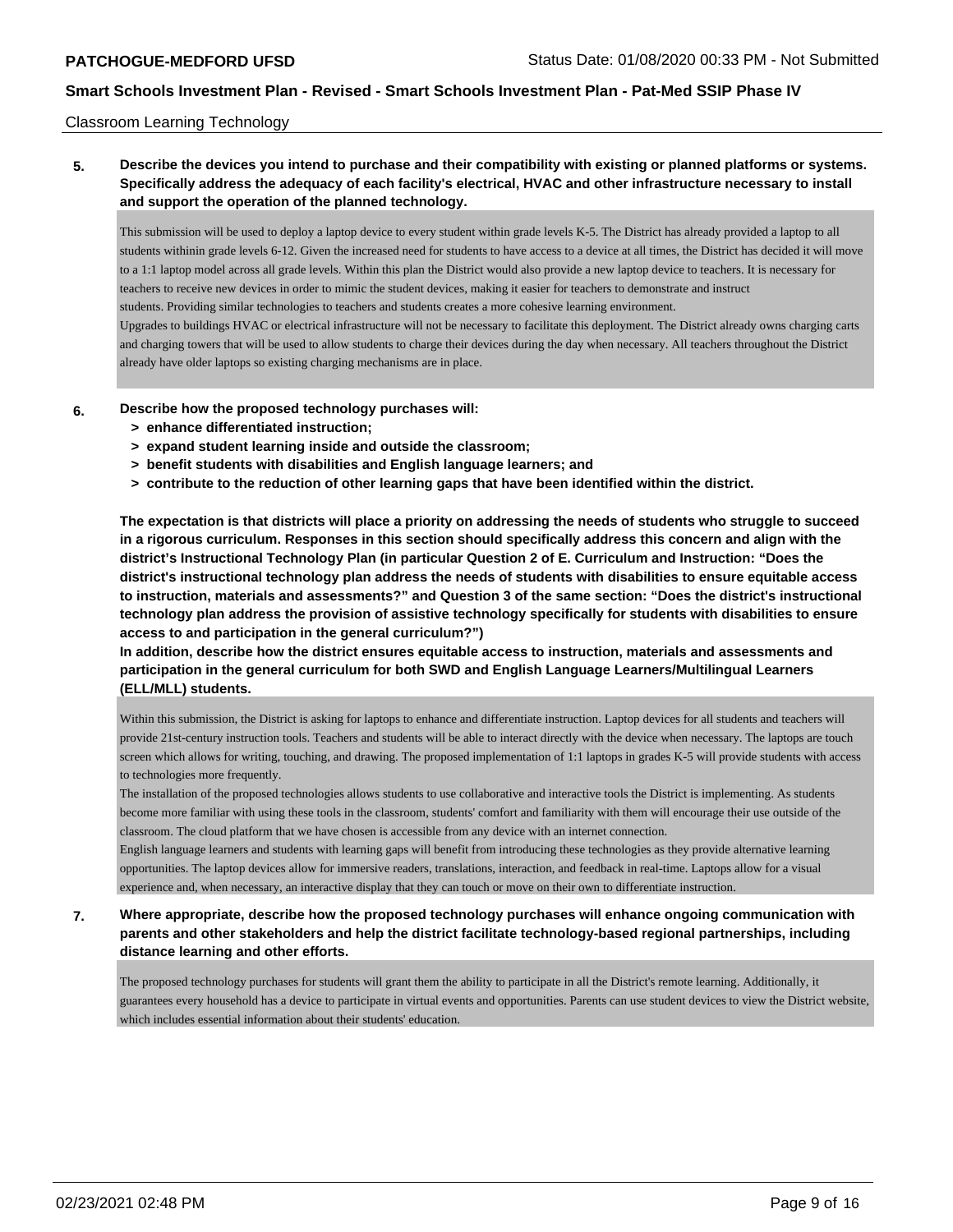### Classroom Learning Technology

**8. Describe the district's plan to provide professional development to ensure that administrators, teachers and staff can employ the technology purchased to enhance instruction successfully.**

**Note: This response should be aligned and expanded upon in accordance with your district's response to Question 1 of F. Professional Development of your Instructional Technology Plan: "Please provide a summary of professional development offered to teachers and staff, for the time period covered by this plan, to support technology to enhance teaching and learning. Please include topics, audience and method of delivery within your summary."**

The District has two full-time Instructional Technology staff and has added a staff member in the fall of 2020. The Instructional staff work with teachers to help them incorporate technology into their lessons. This team works in classrooms with teachers and provides training during the professional development periods before and after school. Teachers can also make appointments during preparation periods, lunch periods, and before or after school to receive individual training. Teachers also receive training at bi-monthly afterschool professional development sessions which are offered along with daily professional development periods and just-in-time training and support that teachers can schedule.

Instructional Technology staff also train administrators, lead teachers, library media specialists, and instructional coaches to use different applications such as Microsoft Teams, Schoology, Office 365, and iReady. Training these additional staff members allows for an increased presence in buildings and more opportunities for teachers and students to become familiar with new technologies.

During the 6-12 1:1 device deployment, all technology staff were deployed to instruct teachers and students on how to navigate the new devices and the methods in which they can be used. The District developed training videos and tutorials posted to the District website for all community members to increase their comfort and familiarity with technologies deployed within the District.

- **9. Districts must contact one of the SUNY/CUNY teacher preparation programs listed on the document on the left side of the page that supplies the largest number of the district's new teachers to request advice on innovative uses and best practices at the intersection of pedagogy and educational technology.**
	- By checking this box, you certify that you have contacted the SUNY/CUNY teacher preparation program that supplies the largest number of your new teachers to request advice on these issues.
	- **9a. Please enter the name of the SUNY or CUNY Institution that you contacted.**

SUNY Stony Brook

**9b. Enter the primary Institution phone number.**

631-632-7616

**9c. Enter the name of the contact person with whom you consulted and/or will be collaborating with on innovative uses of technology and best practices.**

Dr. Earley

**10. To ensure the sustainability of technology purchases made with Smart Schools funds, districts must demonstrate a long-term plan to maintain and replace technology purchases supported by Smart Schools Bond Act funds. This sustainability plan shall demonstrate a district's capacity to support recurring costs of use that are ineligible for Smart Schools Bond Act funding such as device maintenance, technical support, Internet and wireless fees, maintenance of hotspots, staff professional development, building maintenance and the replacement of incidental items. Further, such a sustainability plan shall include a long-term plan for the replacement of purchased devices and equipment at the end of their useful life with other funding sources.**

 $\boxtimes$  By checking this box, you certify that the district has a sustainability plan as described above.

**11. Districts must ensure that devices purchased with Smart Schools Bond funds will be distributed, prepared for use, maintained and supported appropriately. Districts must maintain detailed device inventories in accordance with generally accepted accounting principles.**

By checking this box, you certify that the district has a distribution and inventory management plan and system in place.

**12. Please detail the type, quantity, per unit cost and total cost of the eligible items under each sub-category.**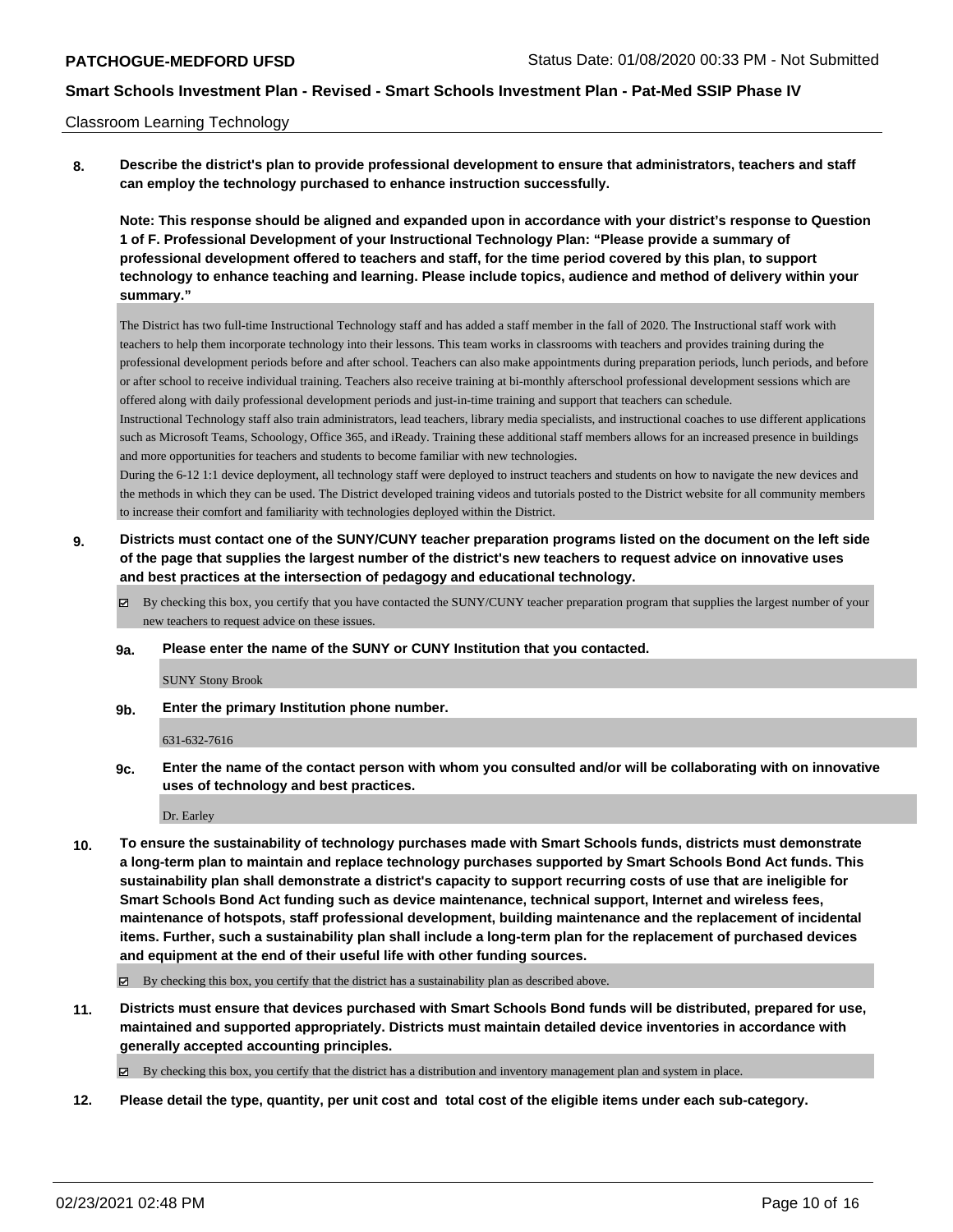Classroom Learning Technology

| Select the allowable expenditure | Item to be Purchased   | Quantity | Cost per Item | <b>Total Cost</b> |
|----------------------------------|------------------------|----------|---------------|-------------------|
| type.                            |                        |          |               |                   |
| Repeat to add another item under |                        |          |               |                   |
| each type.                       |                        |          |               |                   |
| <b>Laptop Computers</b>          | <b>Student Laptops</b> | 3,191    | 500.00        | 1,595,500.00      |
| <b>Laptop Computers</b>          | <b>Teacher Laptops</b> | 400      | 811.30        | 324,520.00        |
|                                  |                        | 3,591    | 1,311.30      | 1,920,020         |

## **13. Final 2014-15 BEDS Enrollment to calculate Nonpublic Sharing Requirement (no changes allowed.)**

|              | <b>I Public Enrollment</b> | Nonpublic Enrollment | Total Enrollment | l Nonpublic<br>Percentage |
|--------------|----------------------------|----------------------|------------------|---------------------------|
| l Enrollment | 7,661                      | 337                  | 7,998.00         | 4.21                      |

## **14. If you are submitting an allocation for Classroom Learning Technology complete this table.**

|                          | Public School Sub-Allocation | <b>Estimated Nonpublic Loan</b><br>Amount<br>(Based on Percentage Above) | Estimated Total Public and<br>Nonpublic Sub-Allocation |
|--------------------------|------------------------------|--------------------------------------------------------------------------|--------------------------------------------------------|
| Interactive Whiteboards  | (No Response)                | 0.00                                                                     | 0.00                                                   |
| <b>Computer Servers</b>  | (No Response)                | 0.00                                                                     | 0.00                                                   |
| <b>Desktop Computers</b> | (No Response)                | 0.00                                                                     | 0.00                                                   |
| <b>Laptop Computers</b>  | 1,920,020.00                 | 0.00                                                                     | 1,920,020.00                                           |
| <b>Tablet Computers</b>  | (No Response)                | 0.00                                                                     | 0.00                                                   |
| <b>Other Costs</b>       | (No Response)                | 0.00                                                                     | 0.00                                                   |
| Totals:                  | 1,920,020.00                 | 0                                                                        | 1,920,020                                              |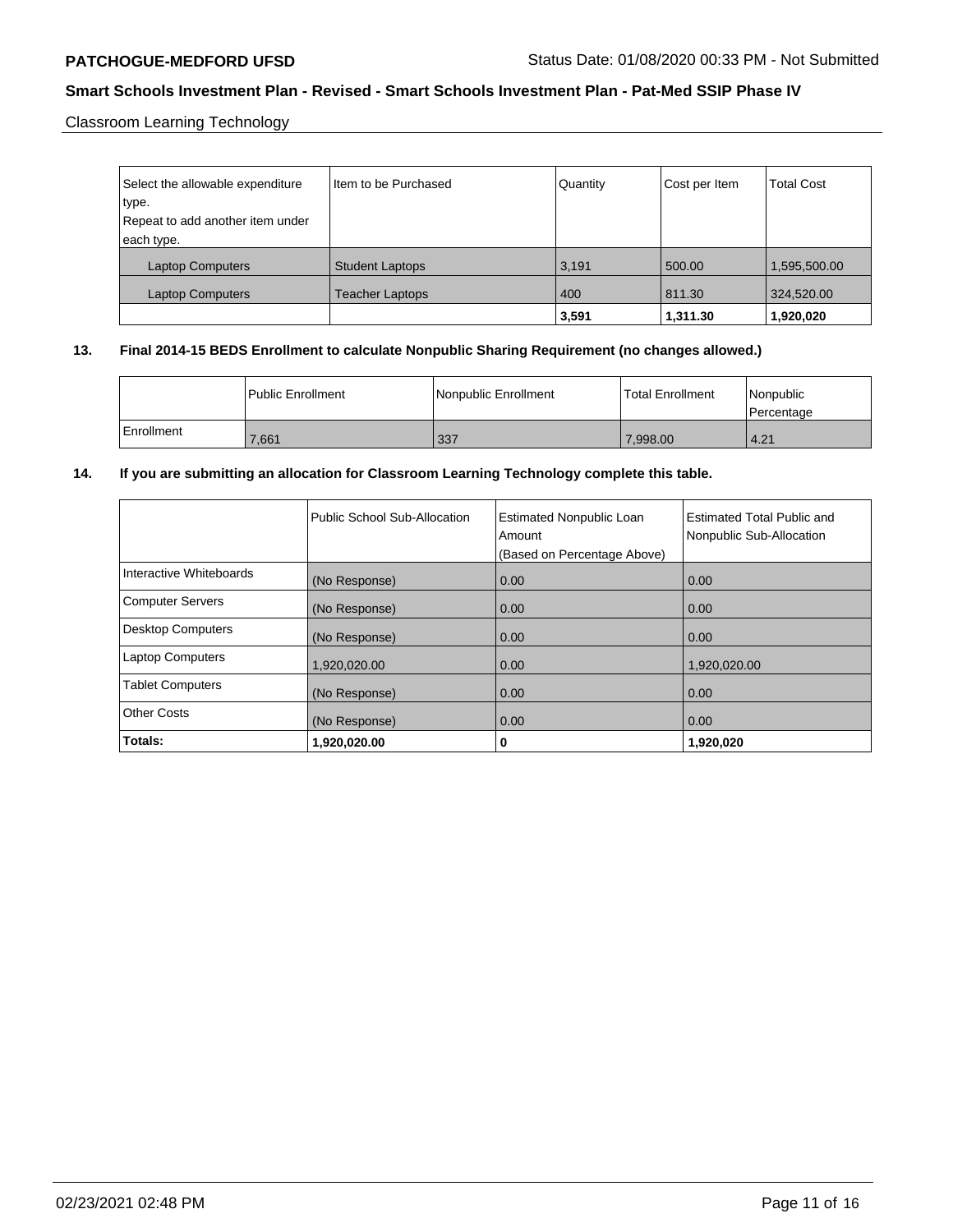### Pre-Kindergarten Classrooms

**1. Provide information regarding how and where the district is currently serving pre-kindergarten students and justify the need for additional space with enrollment projections over 3 years.**

(No Response)

- **2. Describe the district's plan to construct, enhance or modernize education facilities to accommodate prekindergarten programs. Such plans must include:**
	- **Specific descriptions of what the district intends to do to each space;**
	- **An affirmation that new pre-kindergarten classrooms will contain a minimum of 900 square feet per classroom;**
	- **The number of classrooms involved;**
	- **The approximate construction costs per classroom; and**
	- **Confirmation that the space is district-owned or has a long-term lease that exceeds the probable useful life of the improvements.**

(No Response)

**3. Smart Schools Bond Act funds may only be used for capital construction costs. Describe the type and amount of additional funds that will be required to support ineligible ongoing costs (e.g. instruction, supplies) associated with any additional pre-kindergarten classrooms that the district plans to add.**

(No Response)

**4. All plans and specifications for the erection, repair, enlargement or remodeling of school buildings in any public school district in the State must be reviewed and approved by the Commissioner. Districts that plan capital projects using their Smart Schools Bond Act funds will undergo a Preliminary Review Process by the Office of Facilities Planning.**

**Please indicate on a separate row each project number given to you by the Office of Facilities Planning.**

| Project Number |  |
|----------------|--|
| (No Response)  |  |
|                |  |

**5. Please detail the type, quantity, per unit cost and total cost of the eligible items under each sub-category.**

| Select the allowable expenditure | Item to be purchased | Quantity      | Cost per Item | <b>Total Cost</b> |
|----------------------------------|----------------------|---------------|---------------|-------------------|
| type.                            |                      |               |               |                   |
| Repeat to add another item under |                      |               |               |                   |
| each type.                       |                      |               |               |                   |
| (No Response)                    | (No Response)        | (No Response) | (No Response) | 0.00              |
|                                  |                      | o             | 0.00          | u                 |

**6. If you have made an allocation for Pre-Kindergarten Classrooms, complete this table. Note that the calculated Total at the bottom of the table must equal the Total allocation for this category that you entered in the SSIP Overview overall budget.**

| <b>Totals:</b>                           | 0.00           |
|------------------------------------------|----------------|
| <b>Other Costs</b>                       | (No Response)  |
| Enhance/Modernize Educational Facilities | (No Response)  |
| Construct Pre-K Classrooms               | (No Response)  |
|                                          | Sub-Allocation |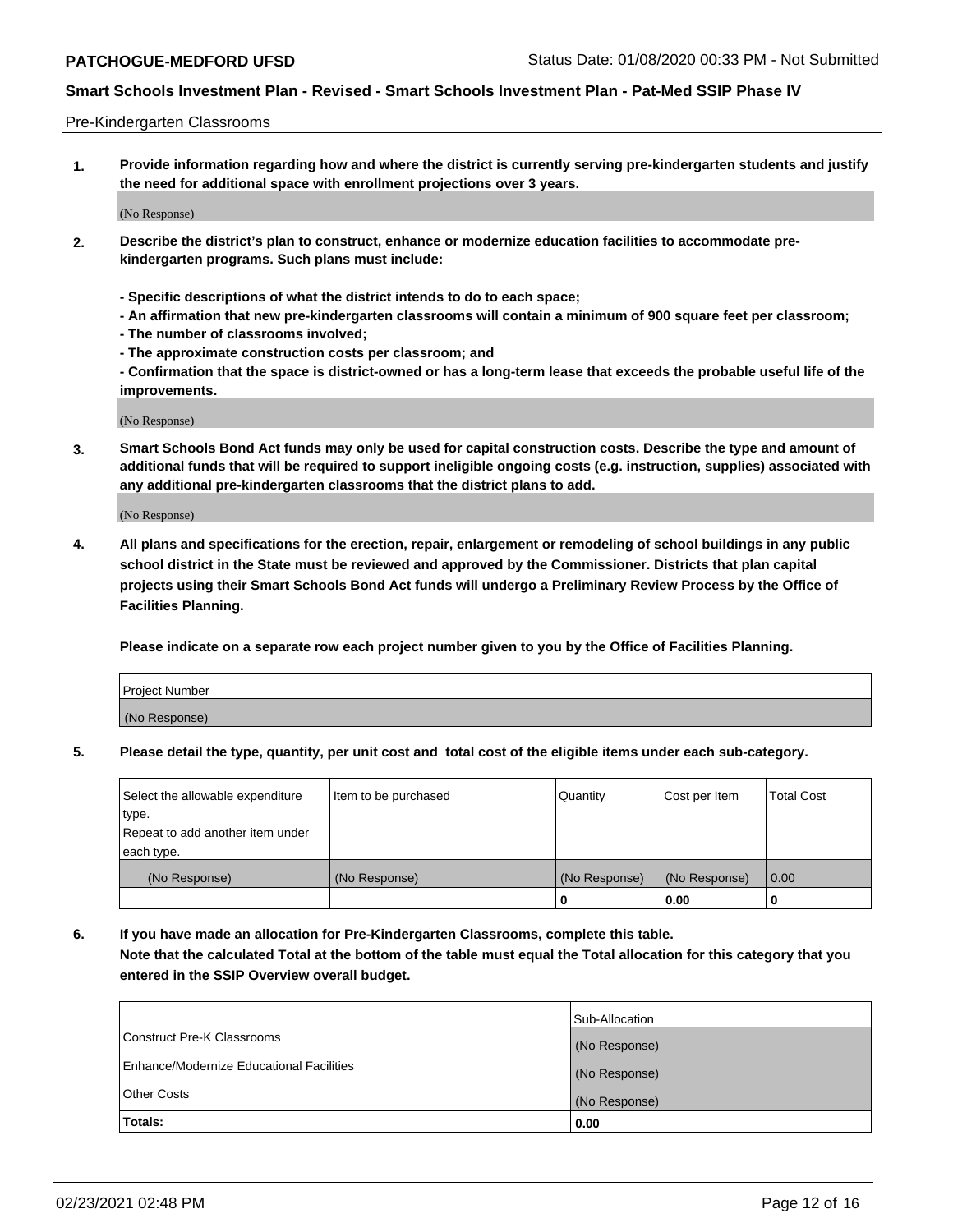Replace Transportable Classrooms

**1. Describe the district's plan to construct, enhance or modernize education facilities to provide high-quality instructional space by replacing transportable classrooms.**

(No Response)

**2. All plans and specifications for the erection, repair, enlargement or remodeling of school buildings in any public school district in the State must be reviewed and approved by the Commissioner. Districts that plan capital projects using their Smart Schools Bond Act funds will undergo a Preliminary Review Process by the Office of Facilities Planning.**

**Please indicate on a separate row each project number given to you by the Office of Facilities Planning.**

| Project Number |  |
|----------------|--|
|                |  |
| (No Response)  |  |

**3. For large projects that seek to blend Smart Schools Bond Act dollars with other funds, please note that Smart Schools Bond Act funds can be allocated on a pro rata basis depending on the number of new classrooms built that directly replace transportable classroom units.**

**If a district seeks to blend Smart Schools Bond Act dollars with other funds describe below what other funds are being used and what portion of the money will be Smart Schools Bond Act funds.**

(No Response)

**4. Please detail the type, quantity, per unit cost and total cost of the eligible items under each sub-category.**

| Select the allowable expenditure | Item to be purchased | Quantity      | Cost per Item | Total Cost |
|----------------------------------|----------------------|---------------|---------------|------------|
| ∣type.                           |                      |               |               |            |
| Repeat to add another item under |                      |               |               |            |
| each type.                       |                      |               |               |            |
| (No Response)                    | (No Response)        | (No Response) | (No Response) | 0.00       |
|                                  |                      | u             | 0.00          |            |

**5. If you have made an allocation for Replace Transportable Classrooms, complete this table. Note that the calculated Total at the bottom of the table must equal the Total allocation for this category that you entered in the SSIP Overview overall budget.**

|                                                | Sub-Allocation |
|------------------------------------------------|----------------|
| Construct New Instructional Space              | (No Response)  |
| Enhance/Modernize Existing Instructional Space | (No Response)  |
| Other Costs                                    | (No Response)  |
| Totals:                                        | 0.00           |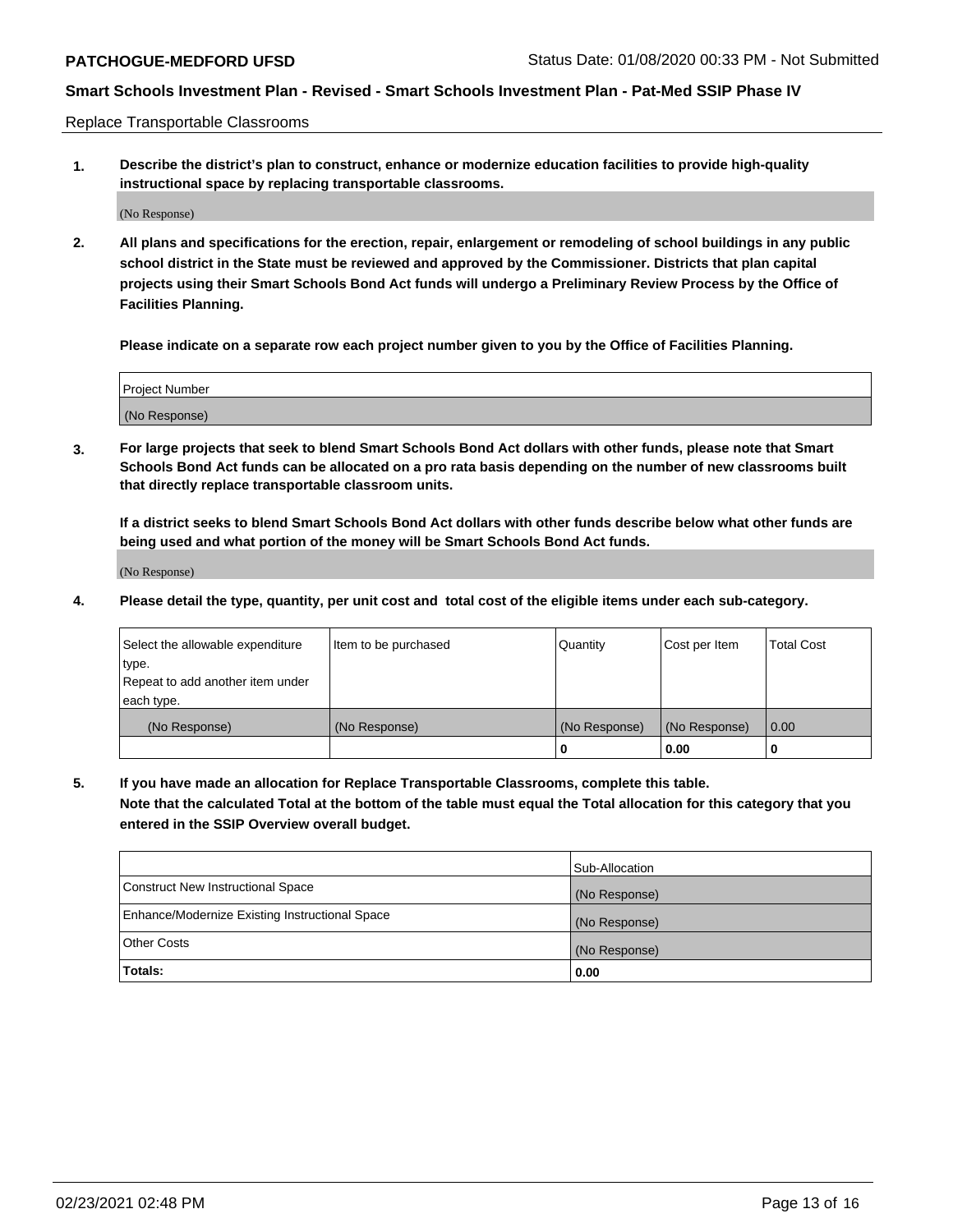High-Tech Security Features

**1. Describe how you intend to use Smart Schools Bond Act funds to install high-tech security features in school buildings and on school campuses.**

(No Response)

**2. All plans and specifications for the erection, repair, enlargement or remodeling of school buildings in any public school district in the State must be reviewed and approved by the Commissioner. Smart Schools plans with any expenditures in the High-Tech Security category require a project number from the Office of Facilities Planning. Districts must submit an SSBA LOI and receive project numbers prior to submitting the SSIP. As indicated on the LOI, some projects may be eligible for a streamlined review and will not require a building permit. Please indicate on a separate row each project number given to you by the Office of Facilities Planning.**

| <b>Project Number</b> |  |
|-----------------------|--|
| (No Response)         |  |

- **3. Was your project deemed eligible for streamlined Review?**
	- Yes
	- $\hfill \square$  No
- **4. Include the name and license number of the architect or engineer of record.**

| Name          | License Number |
|---------------|----------------|
| (No Response) | (No Response)  |

**5. Please detail the type, quantity, per unit cost and total cost of the eligible items under each sub-category.**

| Select the allowable expenditure | Item to be purchased | Quantity      | Cost per Item | <b>Total Cost</b> |
|----------------------------------|----------------------|---------------|---------------|-------------------|
| type.                            |                      |               |               |                   |
| Repeat to add another item under |                      |               |               |                   |
| each type.                       |                      |               |               |                   |
| (No Response)                    | (No Response)        | (No Response) | (No Response) | $\overline{0.00}$ |
|                                  |                      | U             | 0.00          |                   |

**6. If you have made an allocation for High-Tech Security Features, complete this table.**

**Enter each Sub-category Public Allocation based on the the expenditures listed in Table #5.**

|                                                      | Sub-Allocation |
|------------------------------------------------------|----------------|
| Capital-Intensive Security Project (Standard Review) | (No Response)  |
| <b>Electronic Security System</b>                    | (No Response)  |
| <b>Entry Control System</b>                          | (No Response)  |
| Approved Door Hardening Project                      | (No Response)  |
| <b>Other Costs</b>                                   | (No Response)  |
| Totals:                                              | 0.00           |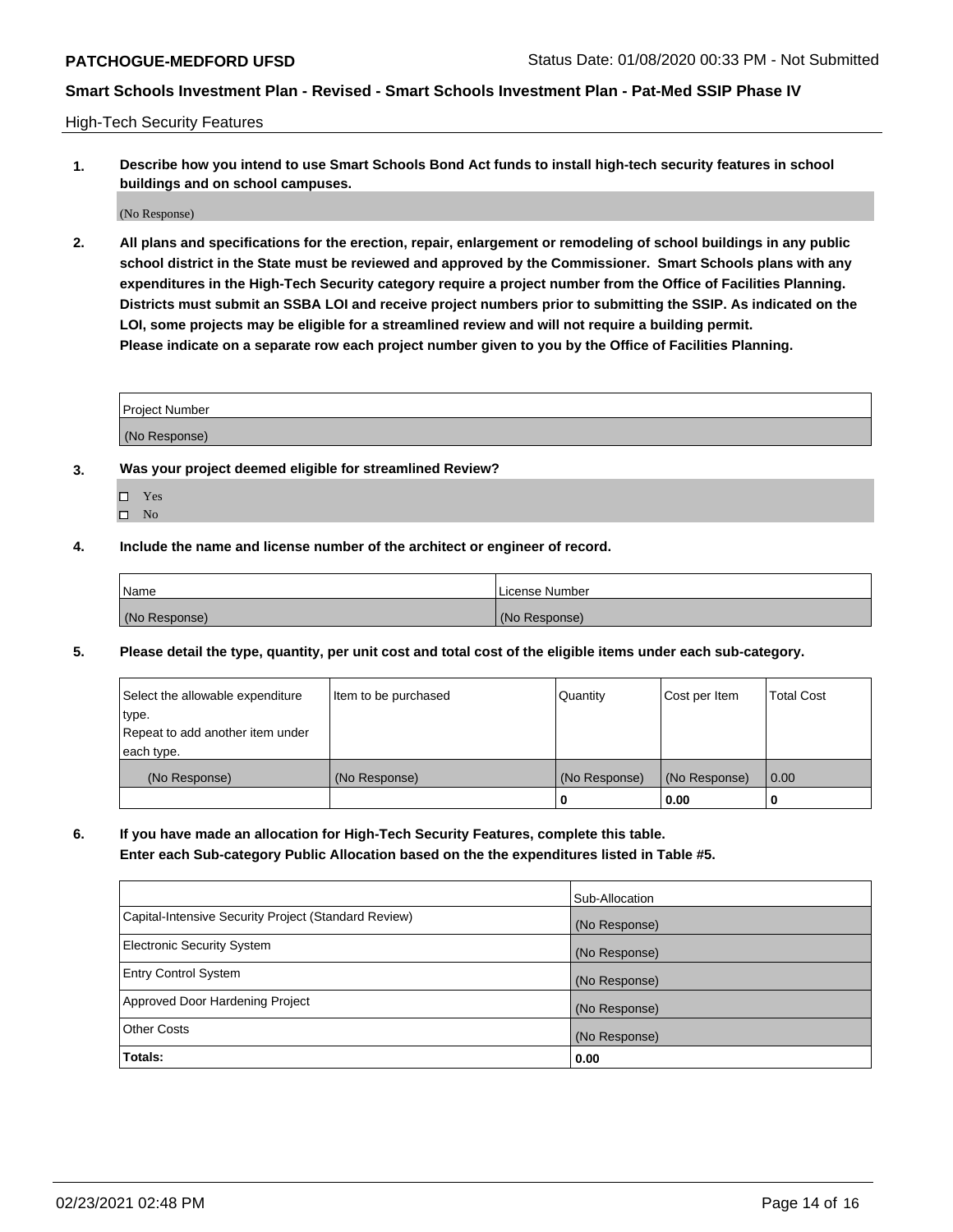Non-Public Schools

# **1. Describe your plan to utilize SSBA funds to purchase devices and loan to the nonpublic schools within your district. Please specify what devices have been requested by the nonpublic schools. If the nonpublic schools have not finalized requests, the district should provide the date nonpublic schools will submit the request by.**

The district has consulted with non-public school representatives to identify a plan for the loan of purchased technologies to such schools within district boundaries. As per Smart Schools Bond Act Guidelines, the final amount available to Non-Public schools has been determined by completing our initial submission of the Smart Schools Investment Plan, thus denoting the amount of funds that will be allocated towards classroom learning technologies. Subsequent plan submissions will indicate any additional funds that will be allocated to Non Public schools within the allowable amount. See calculations below.

Regarding the loan of equipment to Non-Public Schools, the district will accept documentation from the Non-Public schools detailing the request for classroom learning technologies that will be made available for loan once the hardware has been purchased. The district will accept a request from Non-Public schools no later than June 1st of the school year, stating the details for the type of equipment, specified quantities, and any additional information that will help the loan of the allowable technologies.

Upon receipt of the Non-Public schools' request, the Patchogue-Medford School District will contact the Non-Public School within 30 days of the request to collaborate with school officials regarding the purchase of classroom learning technologies. Further determining a detailed implementation plan and reasonable timeline for the deployment of requested equipment.

The district has further engaged in conversations with the Non-Public schools to better understand the forthcoming request for classroom learning technologies acquired through the allotted funds. At this time, the Non-Public schools are developing their plans to identify the quantities, cost and specifications of the requested equipment, based on the allocations that were determined through our calculations, noted below. It is anticipated that the Non-Public schools will be utilizing the full allocation of funds that have been calculated through the first submission of the Smart Schools Investment Plan.

**2. A final Smart Schools Investment Plan cannot be approved until school authorities have adopted regulations specifying the date by which requests from nonpublic schools for the purchase and loan of Smart Schools Bond Act classroom technology must be received by the district.**

By checking this box, you certify that you have such a plan and associated regulations in place that have been made public.

**2a. Please enter the date each year nonpublic schools must request loanable items from the school district. This date cannot be earlier than June 1 of the previous school year.**

June 1st

## **3. Final 2014-15 BEDS Enrollment to calculate Nonpublic Sharing Requirement (no changes allowed.)**

|            | <b>Public Enrollment</b> | l Nonpublic Enrollment | <sup>1</sup> Total Enrollment | Nonpublic Percentage |
|------------|--------------------------|------------------------|-------------------------------|----------------------|
| Enrollment | ,661                     | 337                    | .998.00                       | ∣ ດ 4<br>$-4.2$ .    |

## **4. Nonpublic Loan Calculator**

|                                              | Loanable     | Loanable         | Additional | Estimated | Previously | Cumulative | Final Per  | Final Total |
|----------------------------------------------|--------------|------------------|------------|-----------|------------|------------|------------|-------------|
|                                              | School       | <b>Classroom</b> | Nonpublic  | Per Pupil | Approved   | Per Pupil  | Pupil Loan | Loan        |
|                                              | Connectivity | Technology       | Loan       | Amount -  | Per Pupil  | Loan       | Amount -   | Amount -    |
|                                              |              |                  | (Optional) | This Plan | Amount(s)  | Amount     | This Plan  | This Plan   |
| Required Nonpublic<br>Loan                   | 0.00         | 1,920,020.0      |            | 250.00    | 250.00     | 250.00     | 0.00       | 0.00        |
|                                              |              | $\overline{0}$   |            |           |            |            |            |             |
| Final Adjusted Loan<br>- (If additional loan | 0.00         | 1,920,020.0      | (No        | 250.00    | 250.00     | 250.00     | 0.00       | 0.00        |
| funds)                                       |              | $\overline{0}$   | Response)  |           |            |            |            |             |

## **5. Nonpublic Share**

|                                          | l Final Per Pupil Amount | l Final Nonpublic Loan Amount |
|------------------------------------------|--------------------------|-------------------------------|
| Pending and Previously<br>Approved Plans | 250.00                   | 84,250,00                     |
| This Plan                                | 0.00                     | 0.00                          |